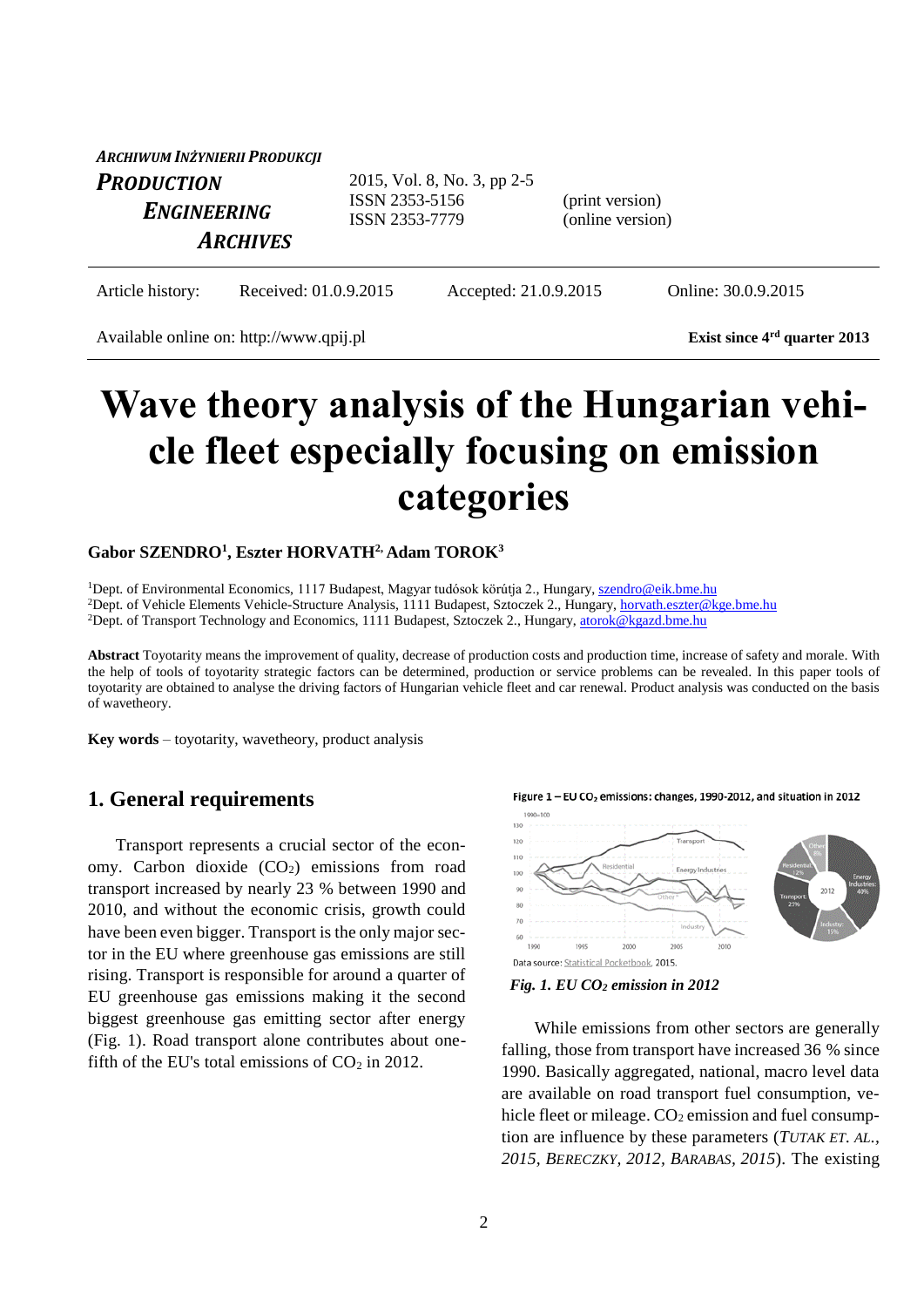research literature on transport sector's  $CO<sub>2</sub>$  emissions is mainly distinguish between model categories of methodological perspectives.

The first category is the bottom-up sector analysis where the microscopic data are available (*JOHANSSON, 1995), (BELLASIO ET AL., 2007), (JUNEVIČIUS ET AL., 2011), (PRAVEEN AND ARASAN, 2013), (HILMOLA, 2013*). This method is also useable to estimate emissions based on passenger travel behaviors in cities areas (*HE ET AL., 2013*).

The second method is the top-down analysis. Transport sector's  $CO<sub>2</sub>$  emissions are generally decomposed into changes in fuel mix, modal shift, economic growth, population, changes in emission coefficients and transport energy intensity. This is a process of data disaggregation (*TIMILSINA AND SHRESTHA, 2009*) (*TIAN ET AL., 2014*) where the studied factors responsible for the growth of transport sector's  $CO<sub>2</sub>$ emissions, and the results showed that economic growth and transport energy intensity are the principal factors. (*ANDREONI AND GALMARINI, 2012*) also indicated that economic growth is the main factor behind  $CO<sub>2</sub>$  emission increase in EU27.

The third method is system optimization. It has been widely used in forecasting energy and transport demand and CO<sup>2</sup> emission (*AZAR ET AL., 2003); (LUCKOW ET AL., 2010); (HASSAN ET AL., 2011); (AHANCHIAN AND BIONA, 2014); (MOTASEMI ET AL., 2014*).

The fourth method is econometric models. Using time series models, (*HALDENBILEN, 2006) (MRAIHI ET AL., 2013*) investigated the role of the fossil fuel price in the demand of the transport sector. (*LU ET AL., 2009), (TÖRÖK AND TÖRÖK, 2014*) predicted the development trends (*CZAJKOWSKA, STASIAK-BETLEJEWSKA, BORADE, 2015*) of the number of motor vehicles, vehicular energy consumption and  $CO<sub>2</sub>$  emission.

In this paper author has made a combined method. Dynamic wave analysis were conducted on standardized penetration of environmental categories and on vehicles as products.

# **2. Methodology**

In order to be able to forecast the future possible tendencies of vehicle fleet authors have statistically analyzed the Hungarian vehicle fleet in order to reveal the production waves of environmental categories. For that:

- standardization of environmental group market proportion,
- wave analysis were conducted.

# Product Lifecycle - Generic



*Fig. 2. Generic Product Lifecyce Wave* (*source: Tracey M. Flynn, Where Are You in Your Certification Lifecycle, http://www.trainingindustry.com/blog/blog-entries/where-are-you-in-yourcertification-lifecycle.aspx)*

As it can be seen on *FIG. 2*. the product life-time can be separated to four different stages that can be modelled as a wave. At first stage product is introduced on the market. Second stage is growth where the market penetration is increasing. Third stage is maturity where the market penetration reaches its maximum - here is the amplitude maximum. Fourth stage is decline where competing product gains market.

Preliminary statistical result were already communicated of statistical analysis of huge sample based on Hungarian used car databank (*SZENDRO, HORVATH, TOROK, 2015).*

These data are basic driving forces of production waves and need to be investigated and integrated into a joint model.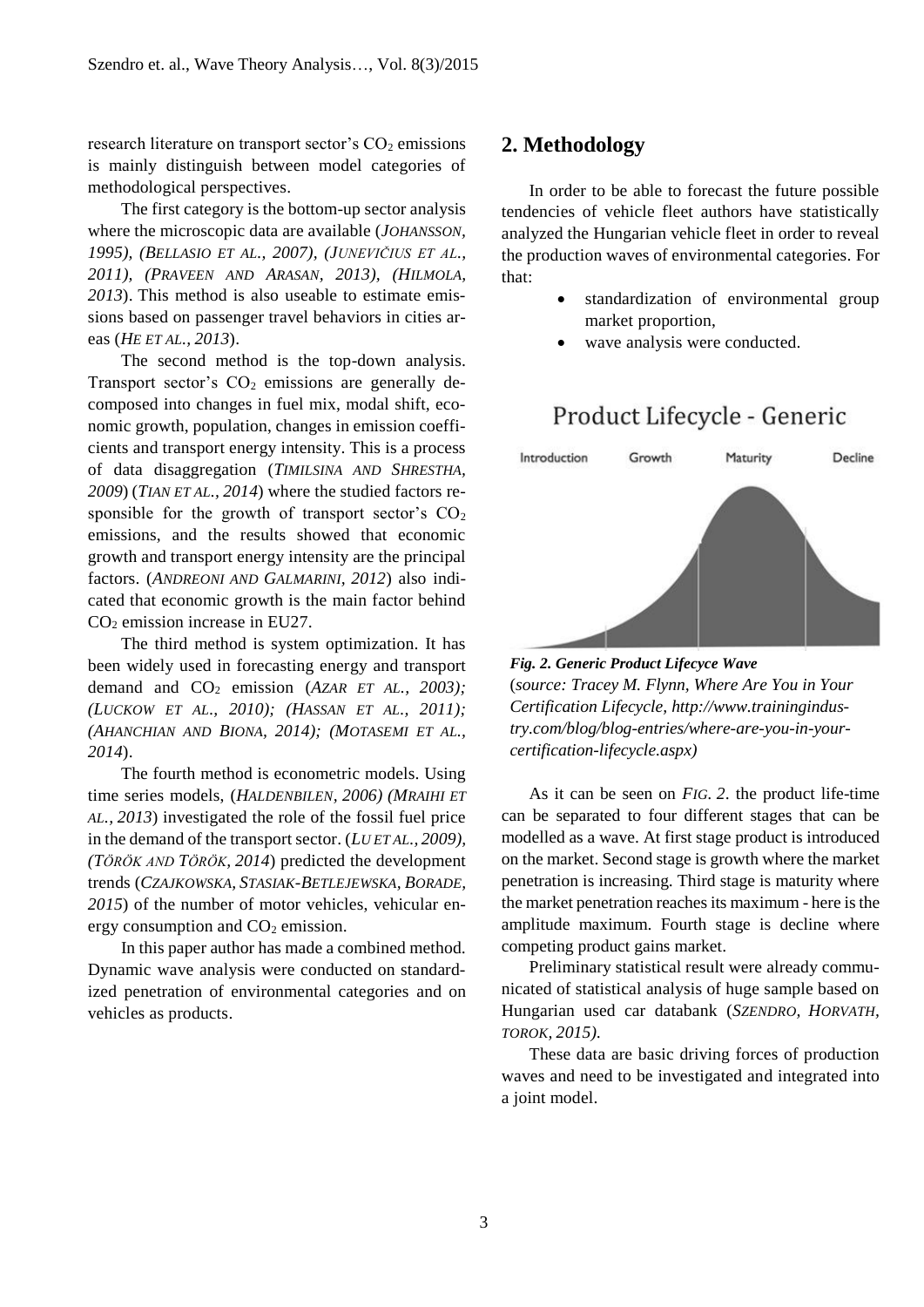# **3. Results**

For wave analysis the different amplitude need to be avoided therefore waves were standardized. Preliminary analysis showed different time category intervals has a great influence on wave. It can be stated that in the case of road transport and vehicle fleet evolution the waves have a larger scale during the introductionary period; therefore the time of investigation needs to be expanded. It must be noted that this general equation can hardly be implemented in forecast due to its current limitation on drivetrain variability and market penetration. For instance, in electric cars it can hardly be applied. Although in our conceptual framework it can easily be adapted as in Hungary, alternative drivetrains have insignificant market penetration therefore, the general approach for internal combustion engines is working properly.

As can be seen in Fig 3. currently the older EURO standards dominate and will continue to do so in the near future, the wave has a high amplitude.



*Fig. 3. Dynamic wave analysis of vehicle fleet in Hungary*

*Source: own compilation*

In order to understand the market penetration of newer technologies, the life-cycle of older technologies need to be examined. In order to ensure the cross counting effect of changing in total number of vehicle fleet in all year the maximum was 100 % for each category. Therefore authors have separated the environmental categories by year in order to reveal the life cycle wave of each category:

As it can be seen the shape of wave and market penetration can also be investigated and holds information on product lifecycle. As it can be concluded the physical wave theory can be applied to product lifecycle assessment in case if Hungarian passenger car vehicle fleet. With the further analysis of drivetrains and environmental standards the scope of investigation needs to be enlarged. With the properly applied driving factors – such as taxes –the product life cycle wave can be shifted and modified to a proper direction.

# **4. Conclusion**

Results shows:

- that EURO 0 category is now of the peak and has been driven out from the market, each year has lower and lower market share.
- EURO 1 and EURO 2 categories has quasi constant market share nowadays, probably EURO 1 some minor decrease in the recent years.
- EURO 3 has reached its top in 2005 and since holding its market position.
- EURO 4 is a newcomer with a continuous increasing market share.
- EURO 5 (most advanced category at the time of investigation) has very little market share but great potential in the future.

## **5. Acknowledgement**

Authors are grateful for the support of Erasmus+ LLP Programme.

# **Bibliography**

AHANCHIAN, M., AND BIONA, J.B.M. (2014): *Energy demand, emissions forecasts and mitigation strategies modeled over a medium-range horizon: The case of the land transportation sector in Metro Manila*. "Energy Policy" 66, 615–629.